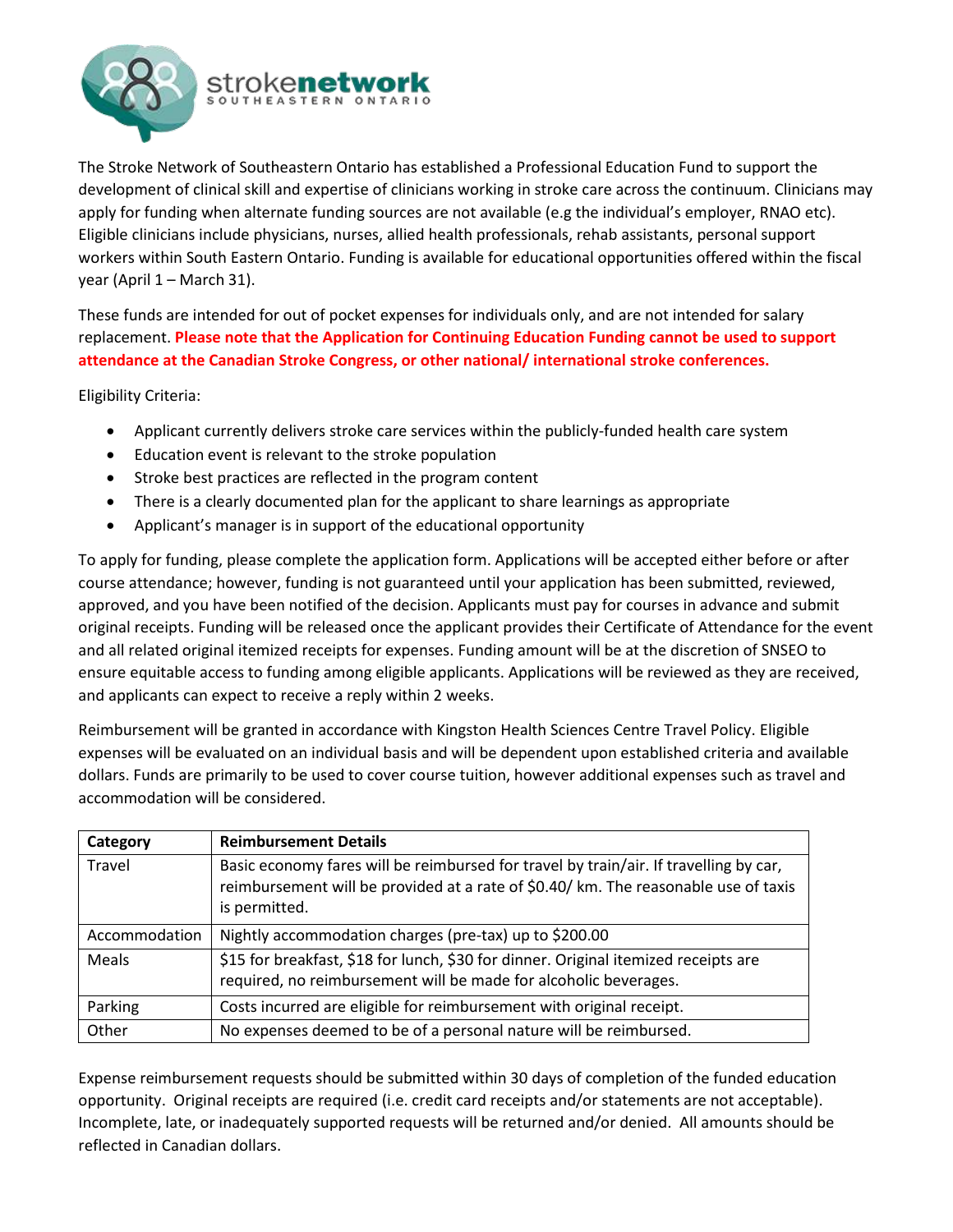| Section 1: Your Details                                                        |                                                        |                                     |                       |  |  |
|--------------------------------------------------------------------------------|--------------------------------------------------------|-------------------------------------|-----------------------|--|--|
| Your contact Information                                                       |                                                        |                                     |                       |  |  |
| Name                                                                           |                                                        |                                     |                       |  |  |
| E-mail                                                                         |                                                        |                                     |                       |  |  |
| Phone                                                                          |                                                        |                                     |                       |  |  |
| Mailing address<br>Reimbursement cheque<br>will be sent here                   |                                                        |                                     |                       |  |  |
| <b>Professional Details</b>                                                    |                                                        |                                     |                       |  |  |
| Role/Position                                                                  |                                                        |                                     |                       |  |  |
| Organization                                                                   |                                                        |                                     |                       |  |  |
| Area of practice                                                               | $\Box$ er<br>$\Box$ Pre-hospital<br>$\Box$ Out-Patient | $\Box$ Acute<br>Community □Other    | $\Box$ Rehabilitation |  |  |
| Is your manager in support of this educational<br>  Yes<br>lNo<br>opportunity? |                                                        | Manager's Name:<br>Manager's email: |                       |  |  |
| If KHSC Employee, please provide employee #                                    |                                                        |                                     |                       |  |  |

| Section 2: Event Details                                                  |                                                                                                     |            |                                       |  |  |  |
|---------------------------------------------------------------------------|-----------------------------------------------------------------------------------------------------|------------|---------------------------------------|--|--|--|
| Program/Educational Event Description                                     |                                                                                                     |            | attach a copy of program if available |  |  |  |
| Title                                                                     |                                                                                                     |            |                                       |  |  |  |
| Description<br>web link if available                                      |                                                                                                     |            |                                       |  |  |  |
| Date & Duration                                                           |                                                                                                     |            |                                       |  |  |  |
| Location                                                                  |                                                                                                     |            |                                       |  |  |  |
| Participation                                                             |                                                                                                     |            |                                       |  |  |  |
| How are you<br>participating in this<br>event                             | □Poster Presentation<br>Oral Presentation<br>$\square$ Attendee<br>□Keynote Speaker<br>$\Box$ Other |            |                                       |  |  |  |
| <b>Financial Details</b>                                                  |                                                                                                     |            |                                       |  |  |  |
| Conference/course registration fee                                        |                                                                                                     | \$         |                                       |  |  |  |
| Other associated expenses<br>Provide expense description and amount       |                                                                                                     | \$         |                                       |  |  |  |
| <b>Total Amount Requested</b>                                             |                                                                                                     | \$         |                                       |  |  |  |
| Have you applied elsewhere for funding<br>pertaining to this application? |                                                                                                     | $\Box$ Yes | $\Box$ No                             |  |  |  |
| If you answered yes, please describe                                      |                                                                                                     |            |                                       |  |  |  |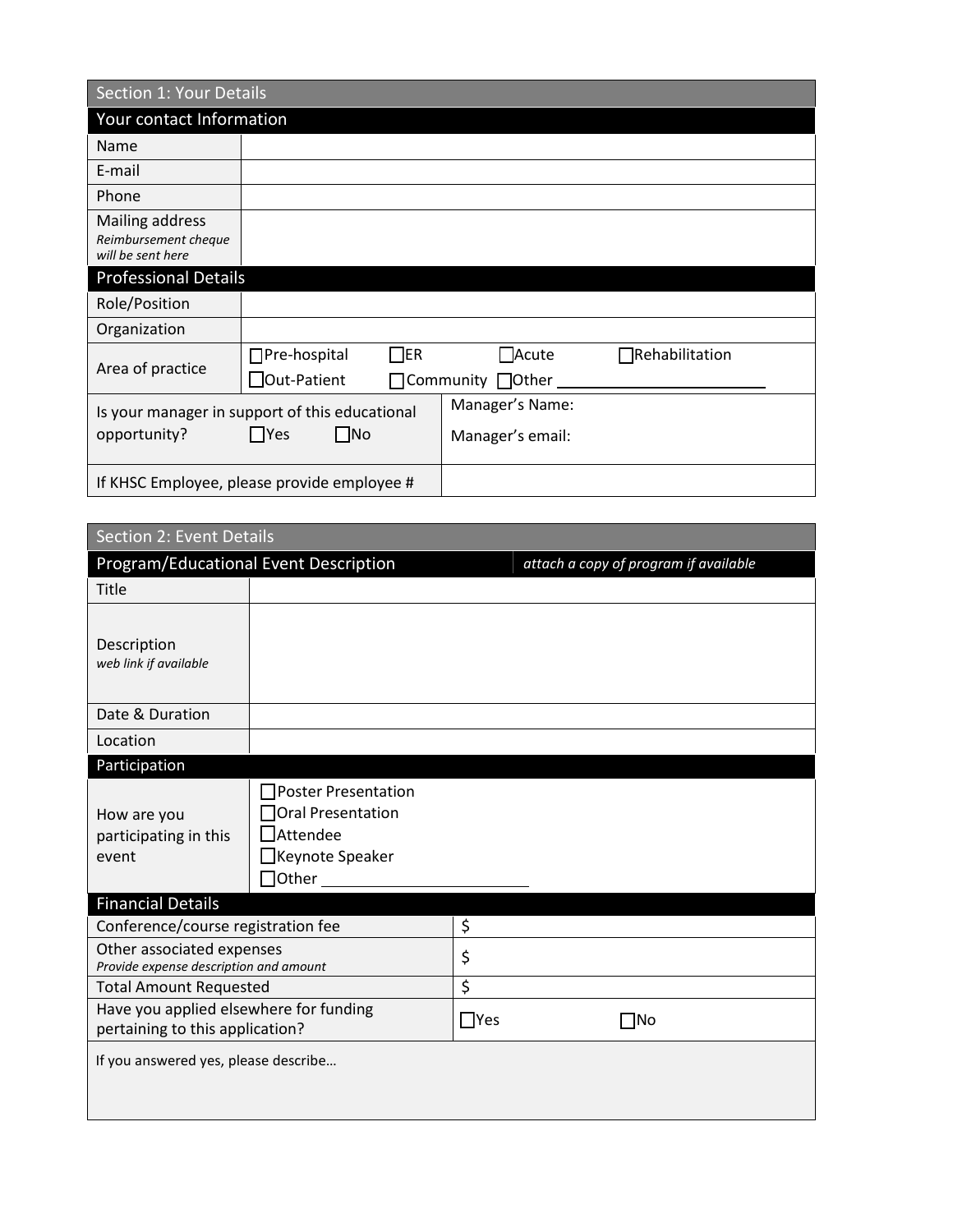| Section 3: Benefits                                                         |                                                                                                                                                                                                                                    |  |  |  |  |
|-----------------------------------------------------------------------------|------------------------------------------------------------------------------------------------------------------------------------------------------------------------------------------------------------------------------------|--|--|--|--|
| Briefly explain how this learning or educational opportunity will:          |                                                                                                                                                                                                                                    |  |  |  |  |
|                                                                             | Benefit your stroke practice (e.g.: professional development, level of stroke knowledge)                                                                                                                                           |  |  |  |  |
|                                                                             |                                                                                                                                                                                                                                    |  |  |  |  |
| Benefit your organization, including colleagues                             |                                                                                                                                                                                                                                    |  |  |  |  |
|                                                                             |                                                                                                                                                                                                                                    |  |  |  |  |
| Benefit stroke clients and their families                                   |                                                                                                                                                                                                                                    |  |  |  |  |
|                                                                             |                                                                                                                                                                                                                                    |  |  |  |  |
| Knowledge Transfer Plan                                                     |                                                                                                                                                                                                                                    |  |  |  |  |
| How do you plan to share your<br>learning after attending this<br>event?    | $\prod$ Lunch and learn<br>□ Develop informational packet/brochure/handouts for team<br>$\Box$ Hands-on demonstration of skills<br>$\Box$ Share at team meeting<br>Teleconference<br>$\Box$ Written summary<br>$\Box$ Other $\_\_$ |  |  |  |  |
| When do you plan to do this?                                                |                                                                                                                                                                                                                                    |  |  |  |  |
| Are you willing to be a guest<br>speaker/presenter for us in the<br>future? | $\Box$ No<br>$\Box$ Yes                                                                                                                                                                                                            |  |  |  |  |

Signature: Date: Date: Date: Date: Date: Date: Date: Date: Date: Date: Date: Date: Date: Date: Date: Date: Date: Date: Date: Date: Date: Date: Date: Date: Date: Date: Date: Date: Date: Date: Date: Date: Date: Date: Date: D

Thank you for your application. Please submit your completed application to: [heather.jenkins@kingstonhsc.ca](mailto:heather.jenkins@kingstonhsc.ca)